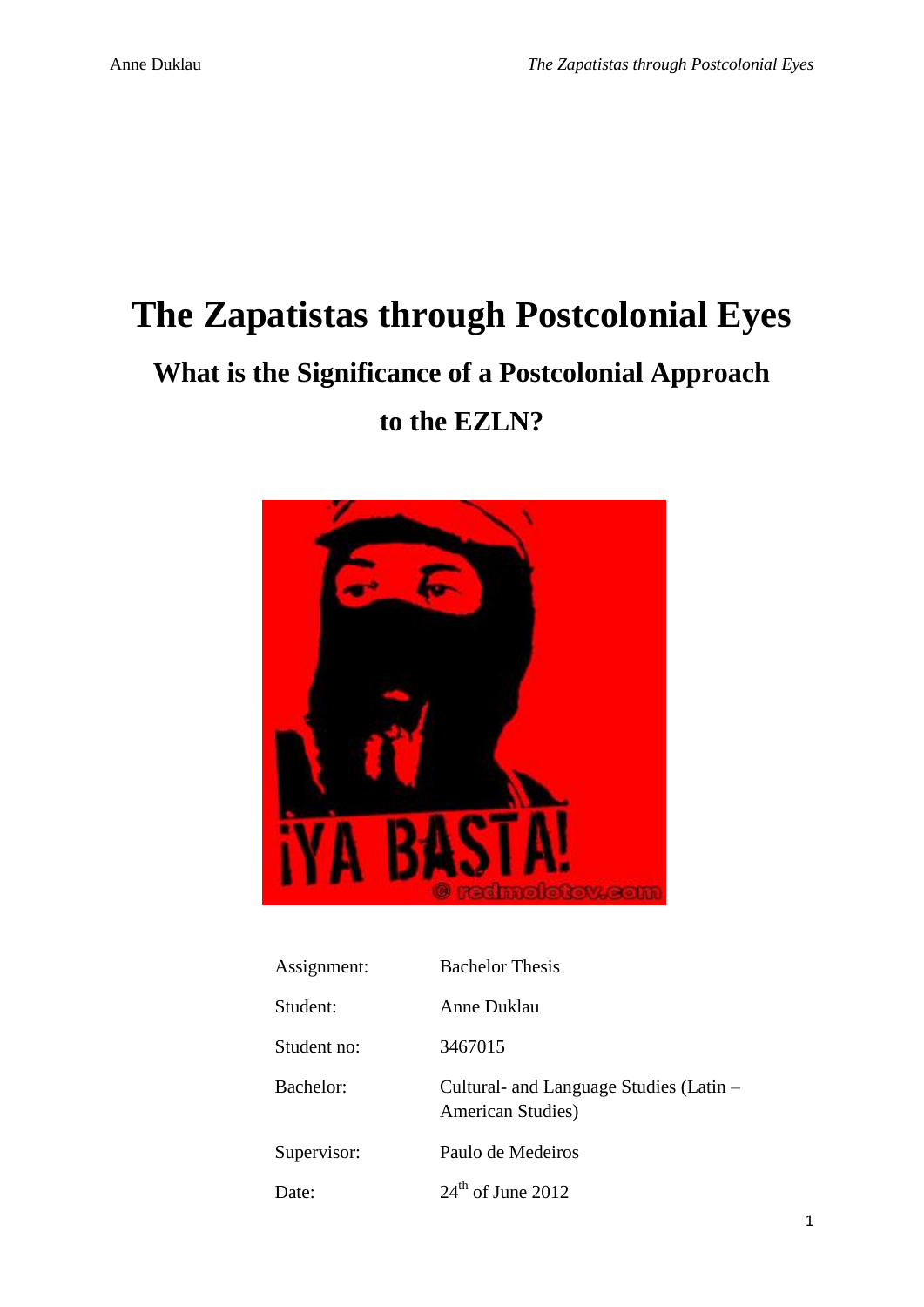**Abstract** Since the uprising of the Ejército Zapatista de Liberación Nacional (EZLN) in Chiapas, Mexico, on January 1, 1994 the movement has proven significant in multiple ways. This article investigates the significance a postcolonial perspective provides for the Zapatista movement. It is argued that the oppressive structures, originating from the colonial period, continue to marginalize former colonized subjects such as the Maya population. It is these oppressive systems which the Zapatistas' struggle against through the production of an alternative knowledge system. The theories of the postcolonial thinkers Frantz Fanon, Gayatri C. Spivak and Walter Mignolo serve as the theoretical framework in order to underpin this theory.

**Keywords** EZLN, postcolonial theory, Frantz Fanon, Gayatri C. Spivak, Walter Mignolo, theory of racialization, logic of coloniality, subalternity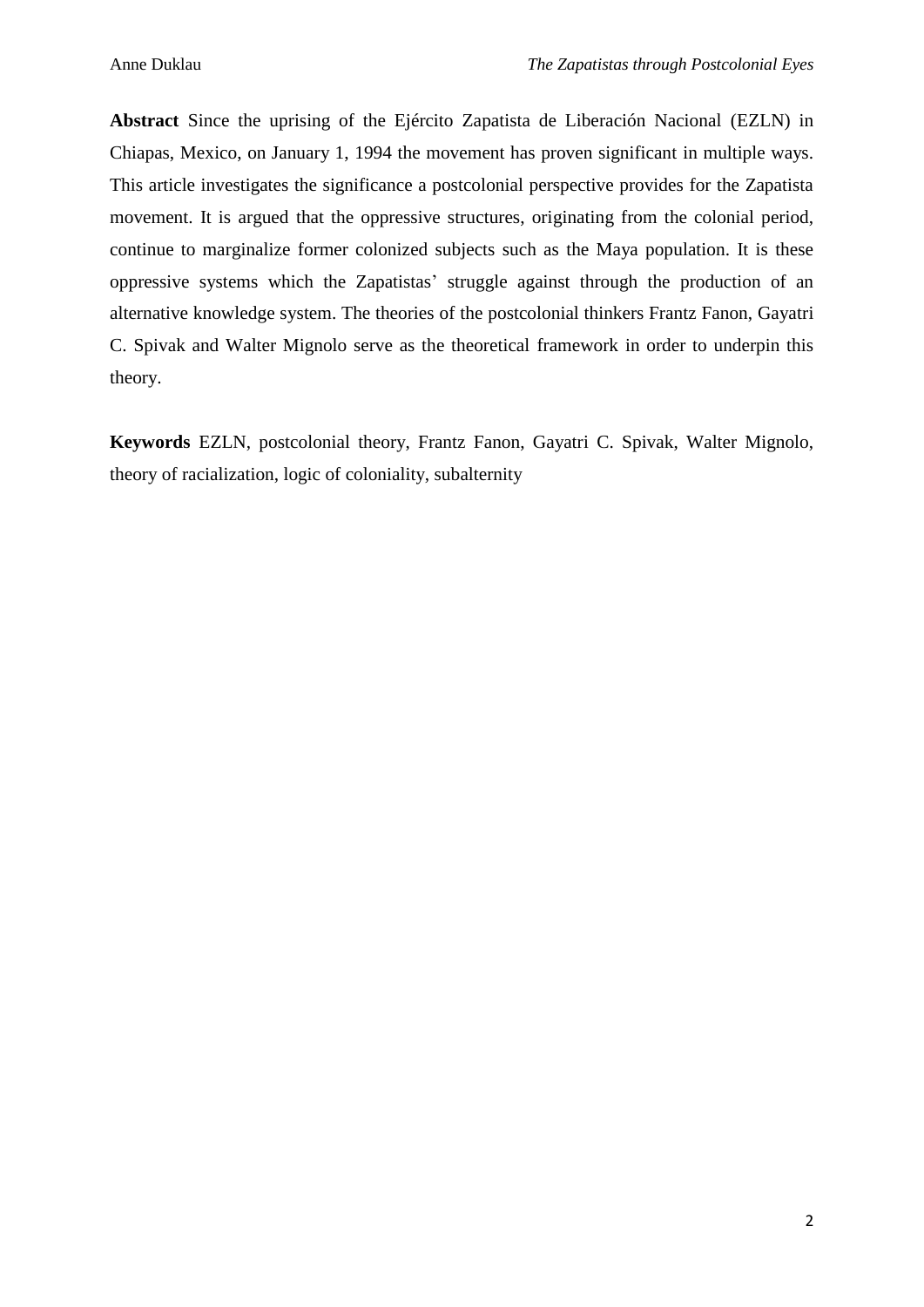## **Contents**

| 5. Walter Mignolo – An Alternative Production of Knowledge 14 |  |
|---------------------------------------------------------------|--|
|                                                               |  |
|                                                               |  |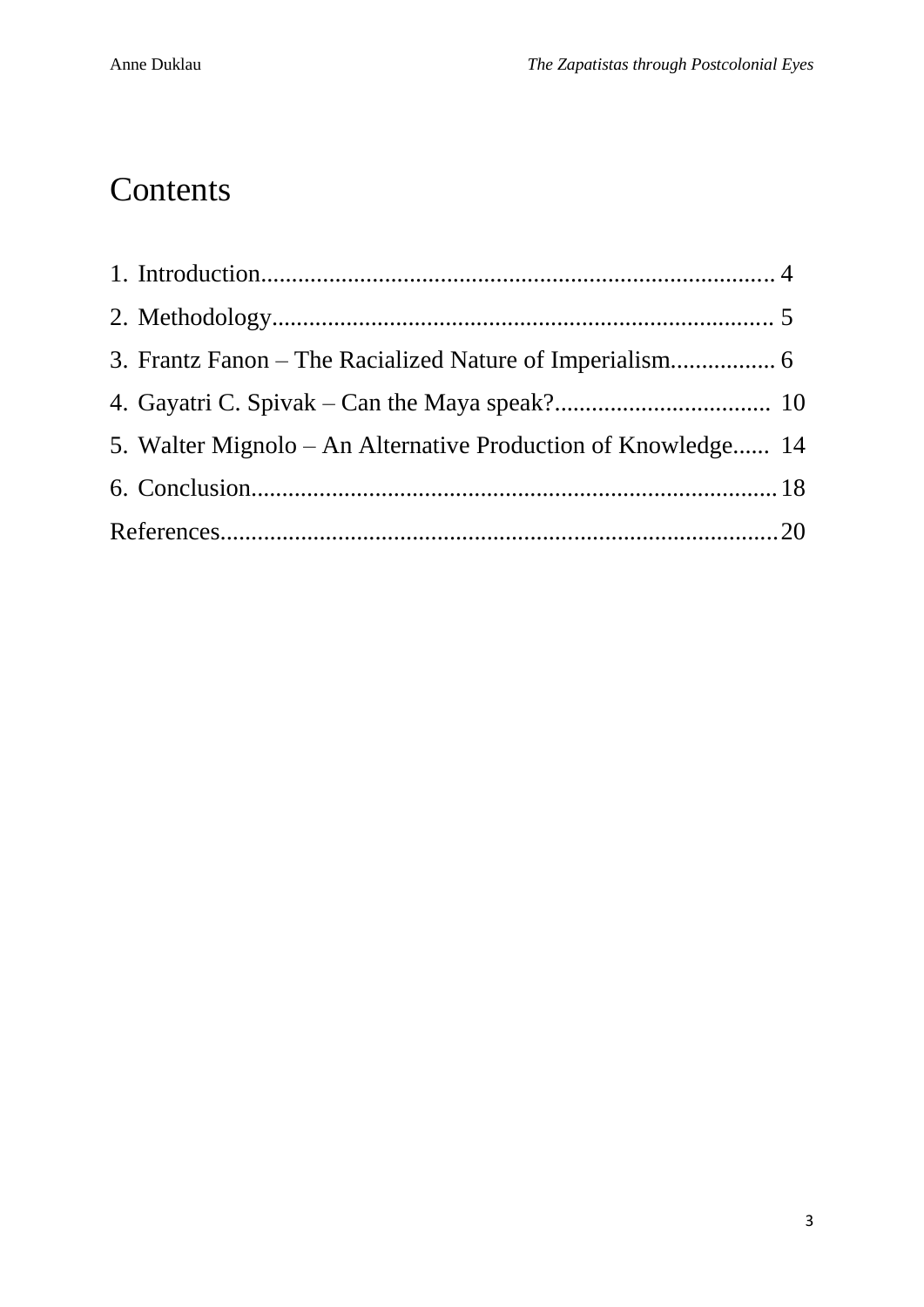#### **1. INTRODUCTION**

Contemporary Latin America is still shaped by the Spanish conquest in the 16th century and the subsequent period of colonization. As the sociologist Aníbal Quijano points out in his work *Coloniality of Power and Eurocentrism in Latin America*, there are two important elements introduced by the conquistadores which are still present in the region of the Americas: The first element is that all forms of labour, production and exploitation were centred around the axis of capital which generated a new pattern of economic relations, which is world capitalism. The second element is that the Spanish and Portuguese settlers brought the idea of race to the new land. It divided the world into superior and inferior races, the colonizers belonging to the first and the colonized indigenous and black population to the latter category (2000:216). At present, the capitalist system and racial differentiations are interwoven remains of colonialism, since economic opportunities are mostly controlled by the offspring of the conquistadores, often leaving the indigenous population in disadvantaged positions. Furthermore, political opportunities are mainly in the hands of the *mestizo* society, which creates even greater deprivation and marginalization for the indigenous population (Blauner 1972).

¡*Ya basta*! [Enough is enough!], the world famous exclamation of the Zapatista Army of National Liberation (EZLN), was a response to these circumstances which the indigenous Mayan population in southern Mexico had to face. It was first proclaimed in the year 1993, in the *Declaration of the Lacandon Jungle* (EZLN 1994:51) and was addressed to the people of Mexico, especially to the rural impoverished Maya living in Chiapas. This declaration intended to create awareness among the indigenous peasants about the unequal treatment and economic, cultural and political exploitation they had suffered for the past 500 years and to motivate them for joined insurgency against the Mexican state. The most recent expression of this exploitation was demonstrated by the introduction of the North American Free Trade Agreement (NAFTA) between Mexico, Canada and the United States on January 1, 1994. The NAFTA initiated a process of neoliberal restructuring which aimed at the redistribution of land, disadvantaging indigenous and mestizo peasants in Chiapas. On the same day, the EZLN flashed into action, taking over seven municipalities in Chiapas and declaring war on the Mexican government. Full scale fighting between the EZLN and the Mexican army and its allied paramilitary organizations lasted only for a few weeks as the Mexican authorities changed the strategy to 'low-intensity conflict.' A little while later, both parties agreed to negotiate without any real results (Egan 2006a:67).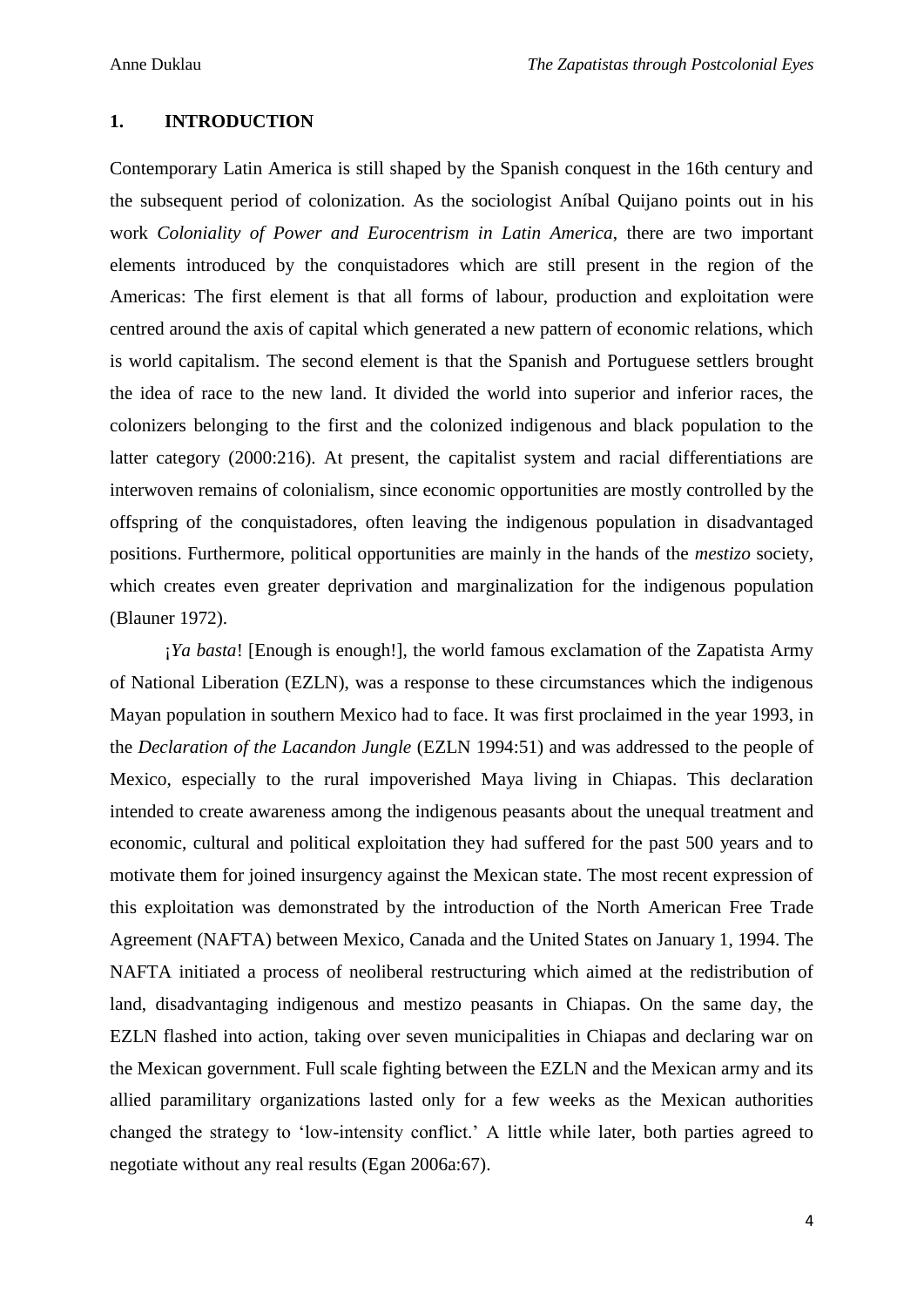Ever since these events took place, thousands of words have been written about the EZLN which often emphasized the post-modern character of the social movement and their opposition to economic liberalism and globalization. Yet little of this work has addressed the Zapatistas' opposition to imperialistic structures of Western thought and the perpetuated domination and exploitation of the Maya population. I argue that the EZLN can be considered as a demonstration of the fact that Western thought still dominates in the world, as postcolonial thinkers like Gayatri Spivak (1988) and Walter Mignoli (2005) suggest. To be more specific, this paper is an attempt to explore the Zapatista movement from the theoretical framework of postcolonial theory in order to understand its significance in developing an alternative view of the world.

#### **2. METHODOLOGY**

Before I start with the analysis of the EZLN from a postcolonial perspective, the methodological framework of postcolonial theory needs to be illustrated. It is probably best to begin with Frantz Fanon, a Martinique-born French psychiatrist. He is considered to be the most crucial forerunner of postcolonial theory. His greatest contributions to this field are the passionately written works – *Black Skin, White Masks* (1967) and *The Wretched of the Earth* (1968) – which deal with the mechanisms of colonialism and their effects on those it oppresses. Due to his own experiences with colonization and its effects, he gained the moral authority to record the psychological damages often suffered by colonized people (McLeod 2010:22). The theory of postcolonialism as a recognized academic field came into being during the late 1970's with Edward Said publishing his influential book *Orientalism* (1978). In this work the author examined, while drawing upon developments in Marxist and poststructuralist theories, how the knowledge that Western imperial powers formed about their colonies helped to continually justify their subjugation. During the 1980's a new generation of postcolonial thinkers, inspired by the work of Fanon and Said, applied their ideas to the reading and representation of once-colonized cultures, concluding that the signing of declarations of independence does not automatically imply freedom of colonialism. Rather, there must be a mental change, a disputing with the dominant Western ways of thinking and an alternative means of expression in order to create space for the subaltern or marginalized groups to speak (Mc Leod 2010:24-25).

Since the Maya population in Chiapas can be characterized as a subaltern, or marginalized group, it makes sense to investigate to what extent the EZLN creates space for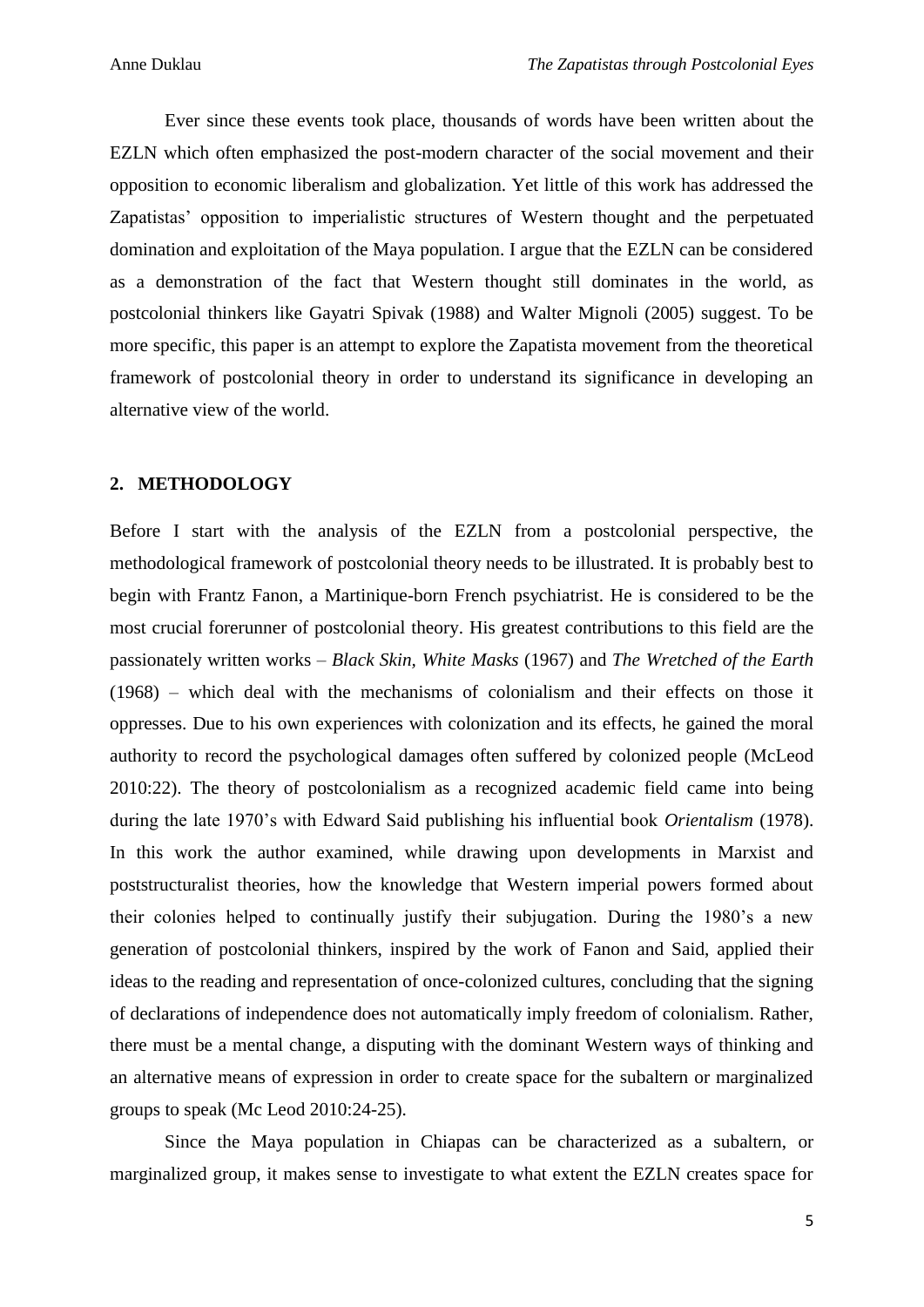them to express themselves through the production of an alternative discourse. As such, the theoretical foundation of various postcolonial thinkers will be applied on the ideology of the Zapatista movement, beginning with Fanon's social theory. Then, this thesis attempts to answer the question of Gayatri C. Spivak's very influential essay 'Can the Subaltern Speak?' (1988), which is a critique of Western models of class-consciousness and subjectivity, based on the experiences of the Zapatistas. Subsequently, the term *Logic of Coloniality* will be addressed in the light of Walter Mignolo's work *The Idea of Latin America* (2005).The EZLN ideology, known as *Zapatismo*, will be demonstrated as an example of an alternative discourse. The thesis will end with concluding remarks and suggestions for further research.

#### **3. FRANTZ FANON – Racialized Nature of Imperialism**

As already mentioned above, Fanon can be seen as one of the most crucial pioneers in postcolonial theory. He is often considered to be a synonym for anti-colonialism and 'Negro' resistance. On that note, the application of Fanon's theory to the EZLN movement might seem odd in the first instance, since their uprising in 1994 took place long after Mexican independence of Spain in 1810 and because the Mayan population is obviously not of African descent. However, I hope to make clear in what way Fanon's theory is of particular relevance to the Zapatistas in order to understand the significance of the movement.

One of Fanon's most relevant accomplishments centres on his *theory of racialization.* In this he examines the idea of race introduced by the colonizers, extending Marx's concept of alienation to the analysis of how race is constructed and reproduced within colonialism (Egan 2006b). He uses psychoanalysis in order to underpin his assumption that the colonized subject is likely to suffer from an inferiority complex due to the colonial oppressive structures. Fanon argues that if there is an inferiority complex, then it is the outcome of a double process: primarily, it is economic in nature; subsequently, the internalization or the "epidermalization" of this inferiority takes place (Fanon 1967:4). Starting with the first part of this double process, Fanon thus argues that economic deprivation creates a feeling of inferiority. Moreover, he sees in the realm of economics the reason for a racial categorization of people in the first place. Speaking in more concrete terms, racism and its objectifications of the colonized can only be encompassed through its conjunction with capitalism. Accordingly, as Egan states, the relationship between the colonial core and the colonial periphery is, like that between capitalist and proletariat, based on exploitation (2006b):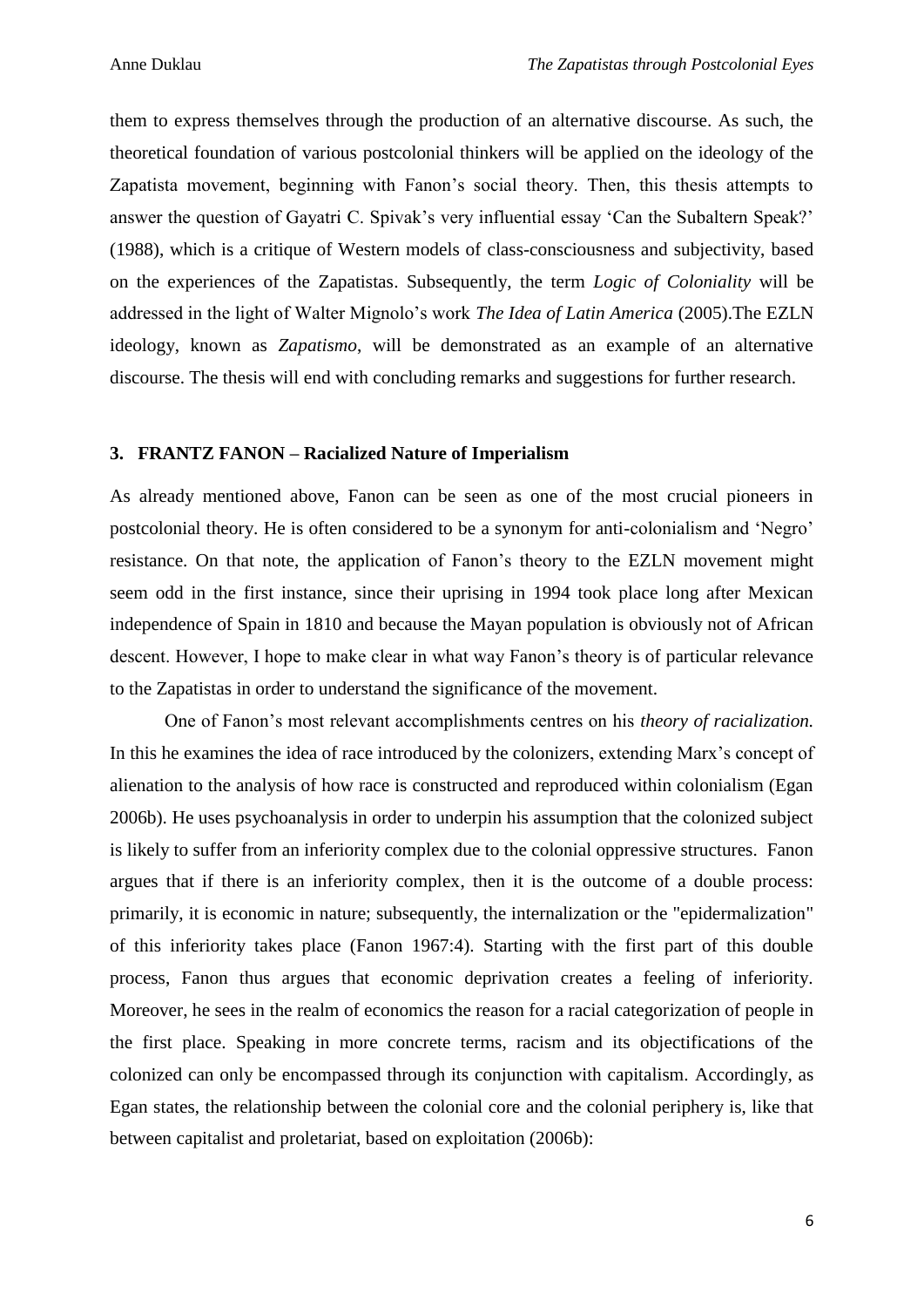*The wealth of the imperial countries is our wealth too…. For in a very concrete way Europe has stuffed herself inordinately with the gold and raw materials of the colonial countries: Latin America, China, and Africa. From all these, under whose eyes Europe today raises up her tower of opulence, there has flowed out for centuries toward that same Europe diamonds and oil, silk and cotton, wood and exotic products. Europe is literally the creation of the Third World. The wealth which smothers her is that which was stolen from the underdeveloped peoples.* (Fanon 1968: 102)

Thus, colonialism represents the core, benefitting from the systematic underdevelopment of the periphery. This process of underdevelopment has an ideological component which is racism. One might even argue that the idea of race serves merely as an obscuration of a brutal economic reality (Egan 2006b). Fanon argues that race and class gain meaning from one another:

*The cause is the consequence; you are rich because you are white, you are white because you are rich. This is why Marxist analysis should always be slightly stretched every time we have to do with the colonial problem.* (1968:40)

Race and its articulation with capitalism, the central problem in Fanon's theory, are also at the centre of the Zapatista analysis of exploitation and underdevelopment in Chiapas. In an essay written in 1992, the spokesman of the Zapatistas, Subcomandante Marco, wrote:

*Chiapas's experience of exploitation goes back for centuries. [...] Like the banana republics, but at the peak of neoliberalism and "libertarian revolutions," the Southeast continues to export raw materials, just as it did 500 years ago. It continues to import capitalism's principal product: death and misery.* (*Shadows of Tender Fury* 1995:23)

The EZLN thus directly opposes capitalism while making a direct connection to exploitation, death and misery in a part of Mexico, where a high percentage of indigenous people live. Besides, the Subcomandante is comparing Chiapas to a banana republic meaning a politically unstable country that economically depends upon the exports of a limited resource and usually features a classed society – a large impoverished working class and a ruling plutocracy. According to the EZLN, capitalism is only a way in which the imperialist west can legitimize the economic exploitation of their land:

*Chiapas loses blood through many veins: through oil, gas ducts, electric lines, railways […]and forest trails. This land continues to pay tribute to the imperialists: petroleum, electricity, cattle, money, coffee […]. These raw materials […] flow to […]different parts of the world: The United States, Canada, Holland, Germany, Italy, Japan, but with the same fate: to feed imperialism.* (*Shadows of Tender Fury* 1995:20)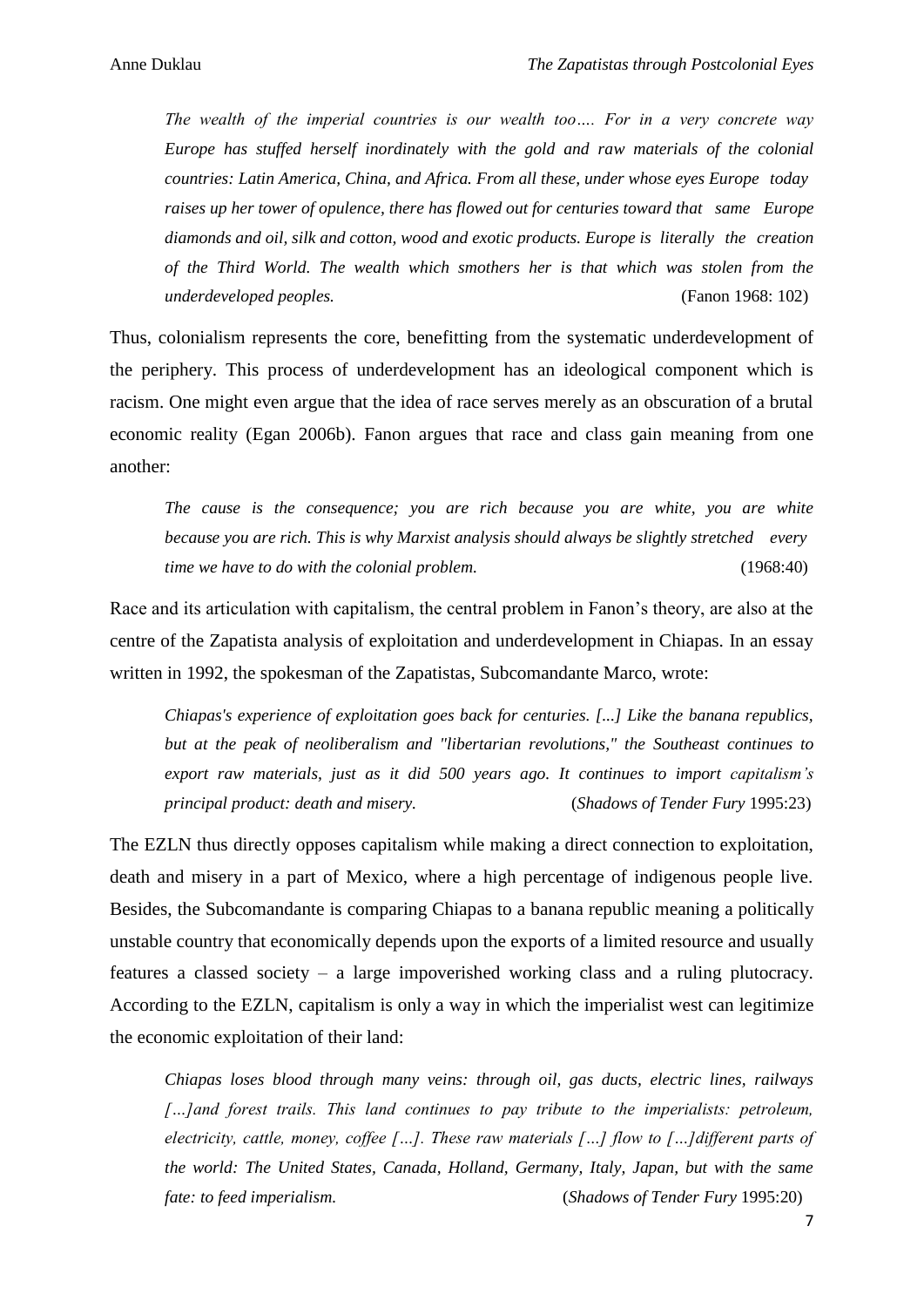This can be seen as a demonstration for the applicability of Fanon's theory to understand the Zapatistas. Although Fanon mainly criticizes the colonial powers and their oppressive structures that legitimize white supremacy and economic exploitation, the EZLN sees capitalism as a means of imperialism in order to continue with the exploitation.

According to Fanon, another reason for racialization during colonialism lies in the human need to define oneself through what one is not or through the other. In the context of colonialism, the superior perception of self of the colonizer can only exist through his relationship with the dark colonized, who are seen as inferior and vice versa. Fanon states: "For not only must the black man be black; he must be black in relation to the white man…his inferiority comes into being through the other." (1967:83). The introduction of the system of racial signification in the colonial world became a system of power legitimizing white supremacy. This was accomplished, among other things, through cultural domination of the colonists who repressed indigenous culture and replaced it with their own. At this juncture, language is of particular interest to Fanon. According to him, the adoption of the language of the colonizers means to betray one's own self and culture, and to internalize one's own inferiority:

*To speak is to exist absolutely for the other […] to speak means to be in a position to use a certain syntax, to grasp the morphology of this or that language, but it means above all to assume a culture […].* (1967:8)

The internalization of inferiority, the other part of the double process mentioned above, has entailed the fatal consequence that race, although culturally constructed, became naturalized (Kane 2007:385). At this point, a connection to the Zapatista movement can be made which, although taking a patriotic line in their struggle by including all dispossessed Mexicans, clearly has an indigenous identity, defending the rights of the Mayan population (Wade 1997:98). During the colonial period, this indigenous group has experienced similar treatment as the African population, on which Fanon has based his insights. In a similar vein they had become victim to the cultural imposition of the colonizer's values and beliefs, and were forced to learn Spanish, which still is the national language of Mexico. The EZLN emphasises that even in contemporary Latin America the indigenous population continues to suffer from racial stigmatization. This can be seen in the document about their conditions for dialogue with the government: "Social demands. All of these refer to what we endure as Indigenous people of Chiapas: racism, marginalization, lack of respect, expulsions, attacks on our culture and traditions, etc." (*Shadows of Tender Fury* 1995:105). This articulation is already sufficient to demonstrate the ongoing social and cultural inequalities the Mayan population in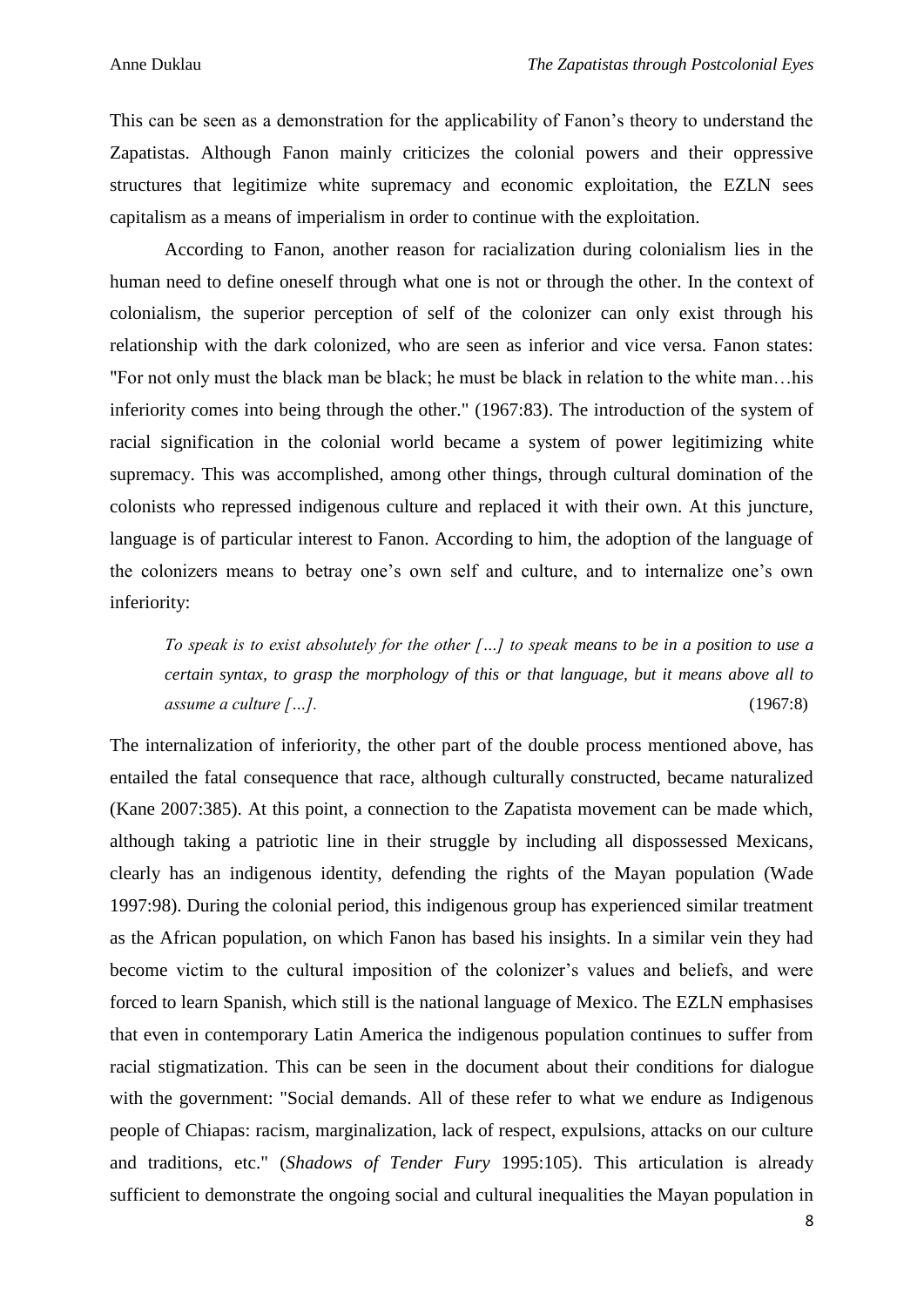Chiapas has faced for five centuries, since the "Meeting of Two Worlds" occurred (EZLN 1994:42). Thomas Benjamin even states that they have long been considered as the "people without history", who were merely the object of someone else's history (2000:450). This also contributes to an ongoing internalization of an inferiority complex, since they lack a useful past to base their identity on. All these circumstances contribute to the fact that dignity for the indigenous people is a central request within the Zapatista movement in order to restore this lost identity and have pride in it (EZLN 1994).

Returning to Fanon's theory, decolonization represents a breaking free from alienation, the creation of the new self and a new society free of the colonizers. In that sense, the self-emancipation is a dramatic break with this internalized inferiority (Egan 2006a:78). Fanon describes this transformative process as follows:

*Decolonization is the veritable creation of new men. But the creation owes nothing of its legitimacy to any supernatural power; the 'thing' which has been colonized becomes man during the same process by which it frees itself.* (Fanon 1968:36-37)

This process of freeing oneself from oppressive structures is very well translatable for the Zapatista movement. Although the independence movement from the Spanish crown happened slightly more than two centuries ago, the power structures which prevailed during the colonial system are still basically the same. Only now they are concealed through capitalism and the absence of the colonizers. As mentioned earlier, the EZLN is convinced about the fact that the imperial character of the Western states still leads to exploitation of the indigenous people. At this juncture, the comparison to colonialism is very reasonable, since colonialism is only "one form of practice, one modality of control" which results from the ideology of imperialism (McLeod 2010:9). Hence, the revolution of the EZLN symbolizes a creation of awareness among the Mayans to have the same rights and the same value as well as every other human being living in this world.

Even after centuries of independence, the majority of the Mayan population does not experience equal treatment, neither economically or politically, nor socially. Moreover, the indigenous people remain economically marginalized and exploited by capitalist structures of trade which was demonstrated by the comparative analysis of Fanon's social theory and the consciousness of the Zapatista movement. Fanon as well as the Zapatistas are very active in supporting oppressed groups in order to overcome their inferiority complex and install pride in their identity as African and indigenous people respectively. Therefore, the uprising could mean breaking free from exactly these oppressive structures that created such an inferiority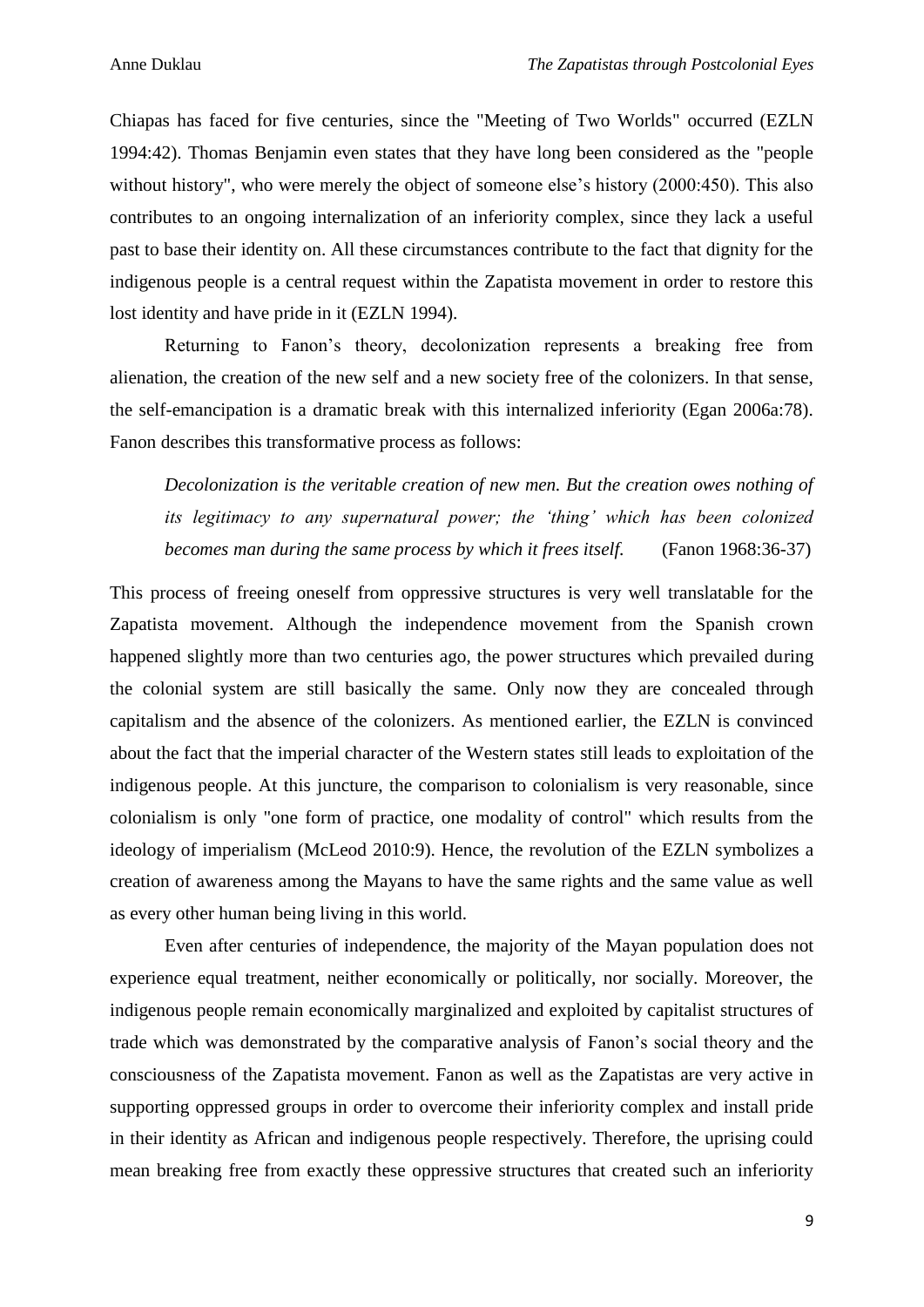complex in the first place. But are they really heard, do they have a voice? These questions bring us to the next chapter, centred on ideas of Spivak, concerning the overall question: Can the Maya speak in contemporary Mexico through the EZLN?

#### **4. GAYATRI C. SPIVAK – Can the Maya speak?**

The Indian literary critic Gayatri Chakravorty Spivak is best known for challenging the legacy of colonialism regarding the way we read and think about literature and culture by the political use of contemporary critical and cultural theories. Marxism, deconstruction, feminism and postcolonial theory are included in the range of her theoretical interests. Along with other leading intellectuals as Homi Bhabha and Edward Said, Spivak has questioned the disciplinary principles of academic philosophy and literary criticism by focusing on the cultural texts of those people who are often marginalized by dominant western culture, such as the working class, the new immigrants, the postcolonial subjecta and women. As an advocate for the texts and voices of such minority groups, Spivak also criticized dominant Western ideas of the contemporary era, including the notion that the Western world is more civilized, developed and democratic than the non-Western world (Morton 2003:1).

In this chapter the focus will lie on Spivak's famous essay 'Can the subaltern speak?' and what it reveals about the EZLN movement and their claim to represent the Mayan population. In her essay, Spivak addresses the issue of subaltern representation in a diverse array of epistemic fields, especially criticizing the knowledge-production project. Her critique is based in the first place on the French philosophers Foucault and Deleuze and their conversation about intellectuals and power (Spivak 1988:66). According to Spivak, both intellectuals make the mistake, when speaking about representing the subaltern through their writings, to ignore the fact that there are two different meanings of the term 'representation'. According to her, representation can be translated as 'speaking for', as in politics, but it can also be interpreted as 're-presentation', as in art or philosophy. This idea is based on Karl Marx's 'Eighteenth Brumaire of Louis Bonaparte' (1852) in which he explains the difference between the German words *darstellen* (representation as an aesthetic portrait) and *vertreten* (representation by political proxy). Spivak's premise for really representing a subaltern group or to make their voice be heard, involves both meanings, the aesthetical as well as the political need to underpin the structures of representation (1988:66-70). But, as Stephan Morten sums it up so well: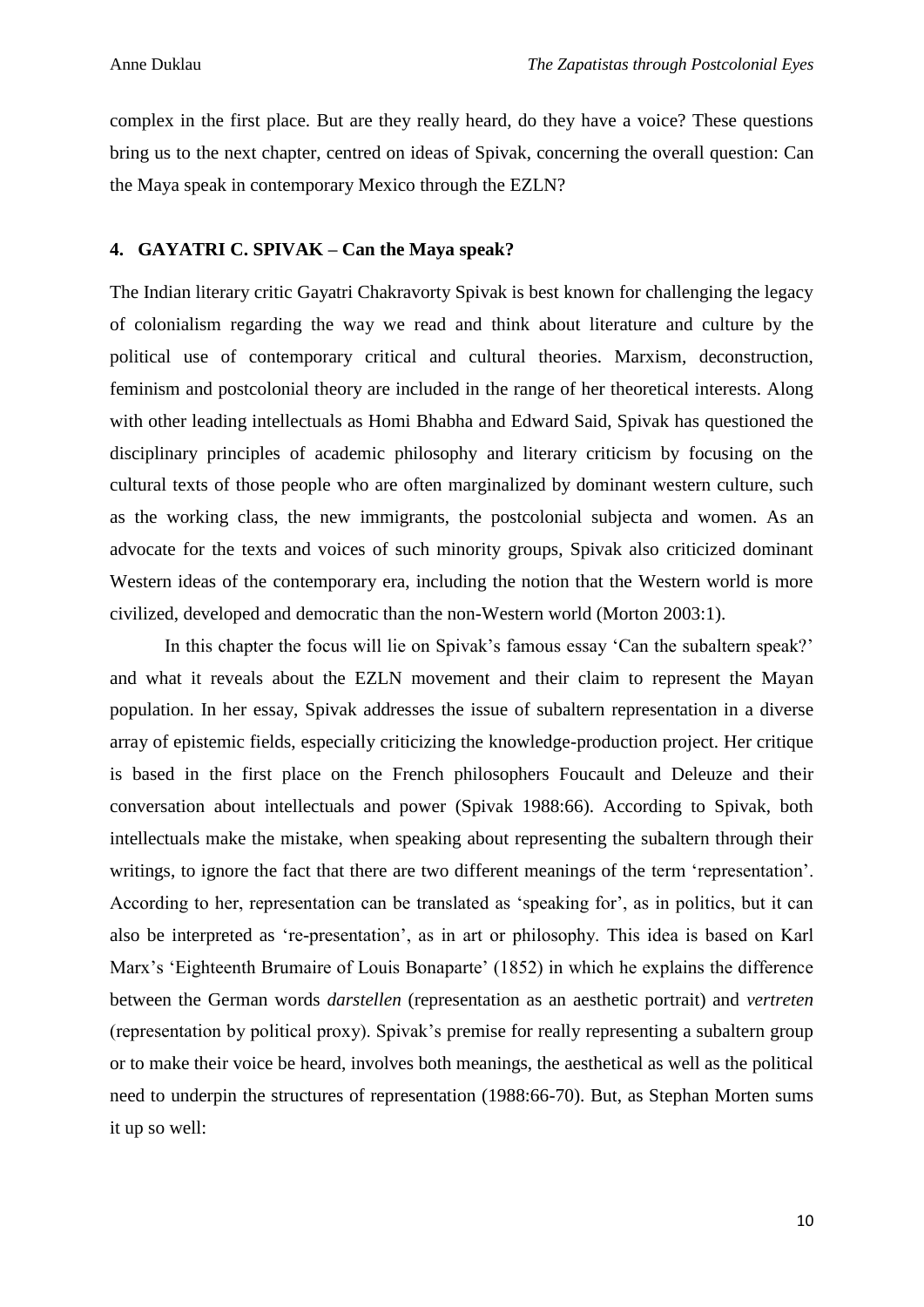*The difference between aesthetic and political structures of representation is that aesthetic representation tends to foreground its status as a re-presentation of the real, whereas political representation denies this structure of representation.* (2003:57)

Thus, the voice of the representative of the marginalized who claims to speak on their behalf is superordinated to the aesthetic representation. Therefore, the conflation of both meanings can have potentially harmful effects on the oppressed group. Especially the subaltern women are rather silenced than spoken for by Western feminism. According to Spivak, this is due to the fact that Western intellectuals use hegemonic vocabulary, which creates the term 'Third World' woman in the first place. To put it simply, the muteness of subaltern woman is created by the fact that their words are interpreted through conceptual and methodological procedures which are incapable to reflect their intentions with accuracy. Therefore, the problem does not lie in the subaltern's inability to speak, but in the inability of others to listen properly (McLeod 2010:67). For that reason, Spivak answers the question 'Can the subaltern speak?' negatively, which is a depressing conclusion for academics trying to give marginalized people a voice. McLeod has a similar attitude towards Spivak's findings and leaves the following questions to his readers:

*For all of their brilliance and gravity, Spivak's conclusions can leave the critic feeling rather hamstrung. What is the point in trying to engage with oppressed voices if these voices are eternally doomed to perish due to the methods and concepts we use? If voicing resistance to colonialism is just as conceptually suspect as colonial discourses themselves, are we fated forever to be locked inside a discursive imperium, always serving not sundering colonial relations of power?* (McLeod 2010:223)

This brings us to the Mayan population in Mexico. What about them, are they unable to speak due to our inability to relate to anything other than the dominant Western paradigm? At this point, it is interesting to return to Thomas Benjamin's essay 'A time of Reconquest: History, the Maya Revival and the Zapatista Rebellion in Chiapas' in which he emphasizes the significance of history in order to feel self-recognition (2000). In his essay, Benjamin states that the conquistadores' denial of Indian history and their own dominant historical narratives, which are still dominant in contemporary Mexico, left the Mayan population without a past and, hence, without an identity. As a consequence, there was nothing that would "encourage pan-Mayan organization and action, make them an integral part of the Mexican nation, and empower them in their own eyes and in the eyes of society" (2000:422). Here, Spivak's critique on dominant knowledge-production can be applied. Western intellectuals see the Mayans as the oppressed people during colonial contest as objects,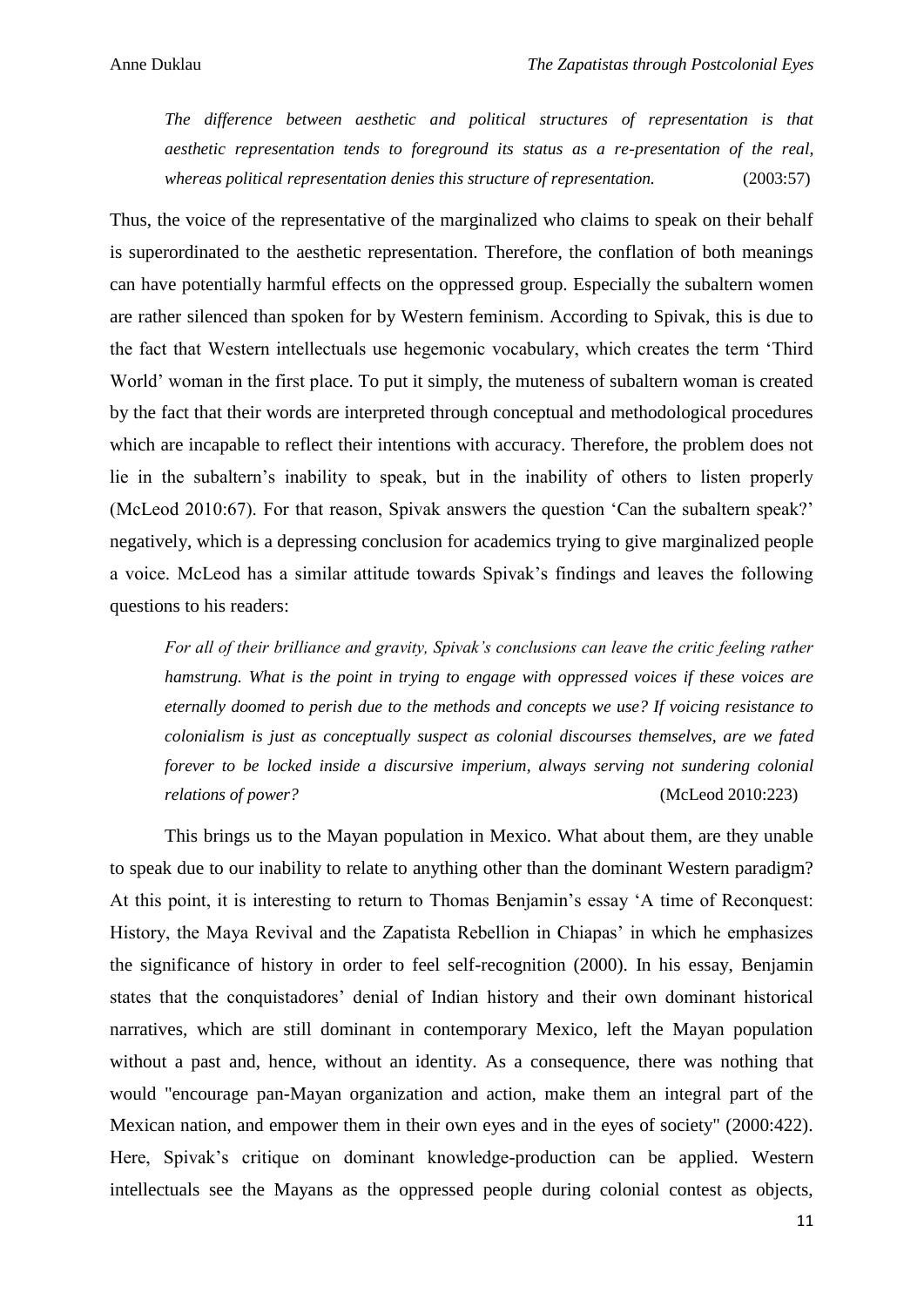instead of recognizing the indigenous people as subjects of their own history, since they are raised within the dominant discourses in Western history. In order to make the West hear the voices of the oppressed with accuracy, this dominant discourse needs to be attacked, which happened symbolically on the 12th of October 1992 when thousands of indigenous people destroyed the monument to the conquistador Diego de Mazariego in San Cristóbal de las Casas. One year and two months later, the same city was entered by the EZLN, who took up their arms against the Mexican government. The EZLN explained their decision to declare war as follows:

*For our boys and girls there are no schools or medicine, there are no clothes or food, there is no dignified roof where we can keep our poverty [...]. That is how our boys and girls have lived and died for 501 years. We, their fathers, their mothers, their brothers and sisters, no longer wanted to be guilty of doing nothing. We sought peaceful solutions to attain justice and we found taunts, we found prison, we found blows, and we found death. We always found pain and sorrow. So we had to take the path of war, because what we asked for with our voices was never listened to. [...] We turned it against them, the big, the powerful, those who have it all and deserve nothing.* (*Shadows of Tender Fury* 1995:170-171)

In the documents written by the EZLN, the problem of the unheard indigenous voices is repeatedly a centre of analysis, which is an important point regarding Spivak's conclusions. Taking the distinction between aesthetical and political representation as a starting point, Spivak suggests that one needs to progress towards a theory of representation that acknowledges the need for the subaltern to be represented as in 'speaking for', while simultaneously recognizes the inaccessibility of the self-conscious voice of the subaltern, finally recognizing that the subaltern cannot speak, at all (1988).

The EZLN was able to address this problem of unheard voices, since the majority of the Zapatistas are indigenous and therefore have experienced their own muteness over the past five centuries. Nevertheless, the most heard voice of the Zapatistas belongs to their main spokesman, Subcomandante Marcos, who is of mestizo origin. At this point, the ability of the EZLN to represent indigenous people on their behalf seems questionable. However, the Subcomandante is refusing to reveal his real identity by covering his face with a ski mask. As Daniel Egan states, it serves as a 'vaccine against *caudillismo*' (*Shadows of Tender Fury* 1995:57) and as a reinforcement of the collective nature of the words he speaks (2006:70). Marcos, himself, insists that he functions as a 'mirror' for the oppressions, people are experiencing in Chiapas, adding little to it, "except his ability to translate homespun folklore into the language of resistance" (Tormey 2006:149) which can be interpreted as the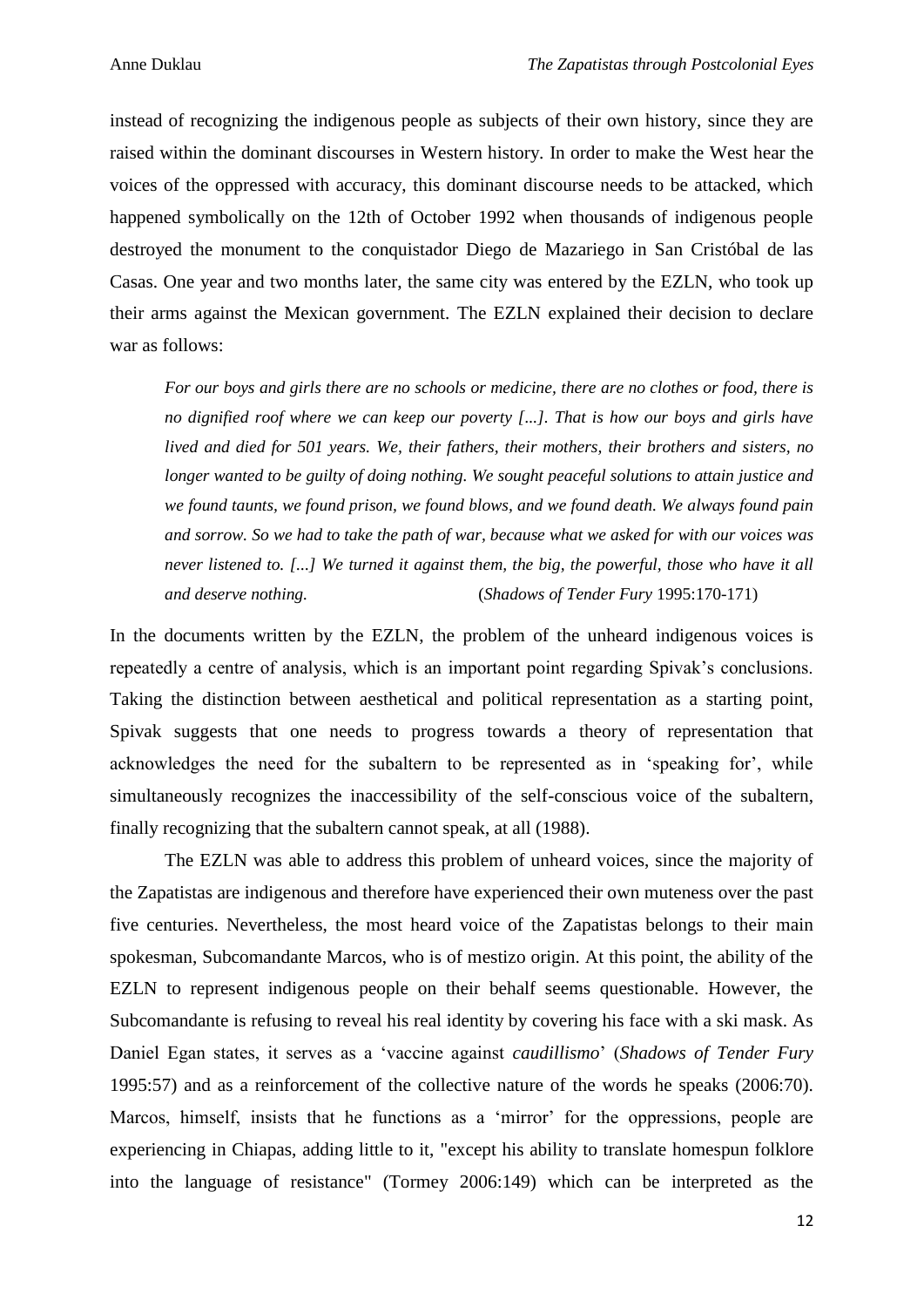combination of aesthetical and political representation. Nevertheless, Marcos is also translating the voices of the Maya into a language which can be understood within the dominant Western paradigm. At this juncture, the role of Marcos is crucial in translating the voices of the indigenous people with accuracy. One can merely assume that he is capable of doing that, since he lived with the indigenous people since the 1980's in order to experience their way of life and exchange different arrays of knowledge (Benjamin 2000:421).

Unlike Spivak's argument that the subaltern cannot represent themselves in political terms, the majority of the Zapatista members have a clear indigenous identity, as mentioned earlier. The Zapatista Maya's are aware of the fact that their historical condition can only change through their own efforts (Gilbreth 2001:12-13). Although, the movement does not represent a political party, they do have explicit political goals which oppose the classic topdown character of democracy, promoting participatory or radical democracy. This form of democracy is important in two aspects. First, even though one needs to be careful with taking the EZLN as a representative for the Maya people as coherent political subjects, the bottomup character of democracy creates space for the community member in the EZLN municipalities to speak. Secondly, in the broad sense, this can be seen as a breaking free from the dominant discourse and a creation of alternative ways which will be explained further in the next chapter. However, the following excerpt demonstrates other examples of the EZLN detecting dominant Western discourse in contemporary Mexican society:

*If the voices of those who write history are not accurate, it is because the voice of the oppressed does not speak...not yet. There is no historic calendar, national, or regional, which records all the rebellions and protests against this bloody system, imposed and maintained by force throughout every region of the country. In Chiapas, this rebel voice is heard only when it shakes up the little world of the powerful. It is then that the ghost of the indigenous barbarian Jacinto Pérez resounds through the walls of the government palaces, and the powerful must rely on hot lead, traps, tricks, and threats.*

(*Shadows of Tender Fury* 1995:47)

The EZLN thus points to the selectivity of the historical narrative produced by the Mexican government, which ignores significant events concerning the indigenous population in order to maintain certain power-relations. The prejudices about indigenous being barbarians, which is the counterpart to mestizos being civilized, is another point they criticize and, as mentioned earlier, also belongs to Spivak's criticism of the dominant Western paradigm.

This chapter, however, has shown that the Maya are able to produce audible voices in a world that is dominated by Western ways of thinking, which is contrasting with Spivak's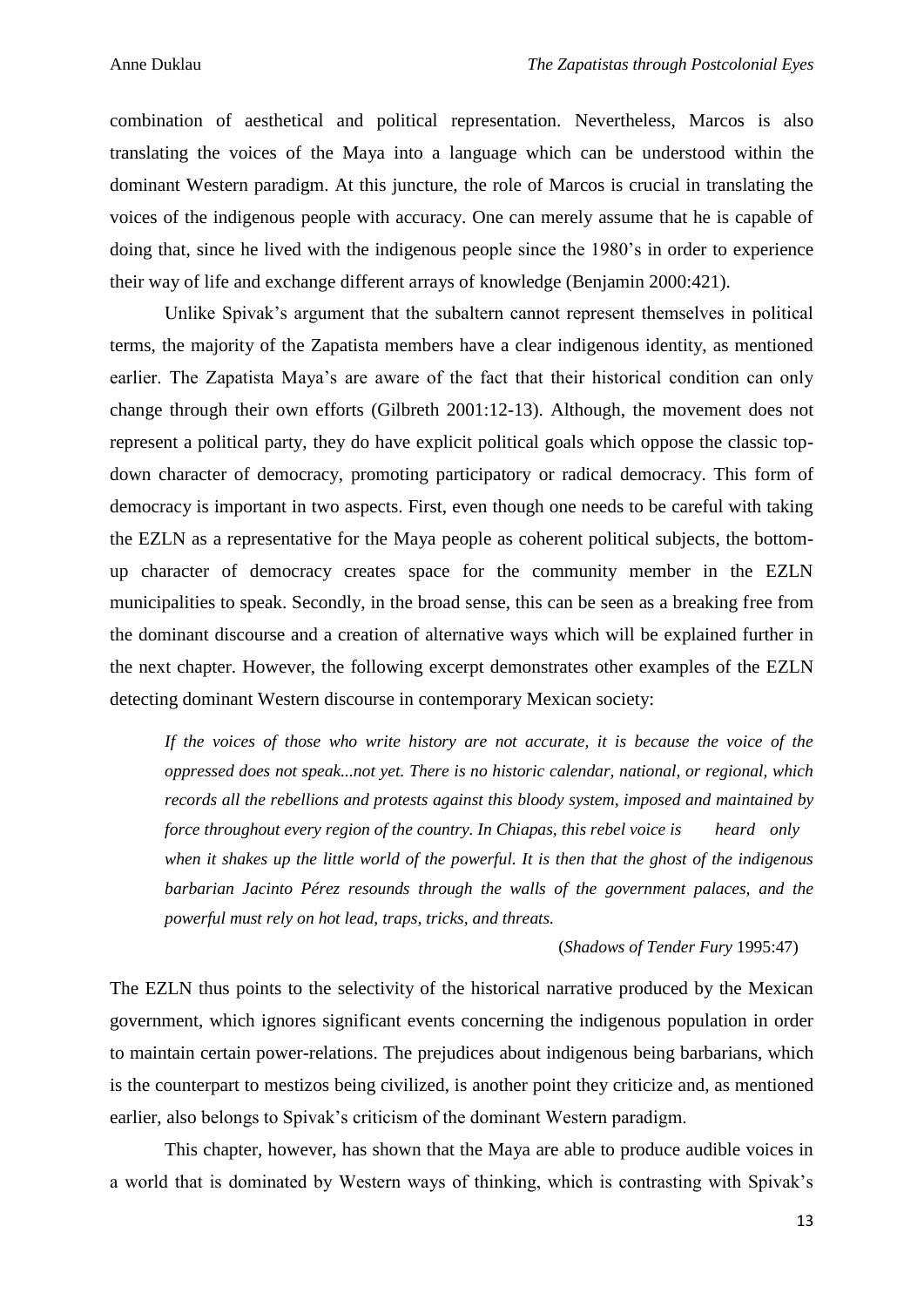assumption that the subaltern cannot speak. Nevertheless, I argue that the indigenous population still is in a marginalized position, but they are able to be heard through the EZLN because the Zapatistas are the ones detecting these dominant Western ways and replacing them by their own alternatives. The next chapter will use Walter Mignolo's book *The Idea of Latin America* in order to have an even closer look on these alternative ways which are expressed in the EZLN ideology *Zapatismo*.

#### **5. WALTER MIGNOLO – Alternative Production of Knowledge**

The Argentine semiotician and professor at Duke University in the United States, Walter D. Mignolo has published extensively on literary theory and semiotics, and worked on different aspects of the modern and the colonial world, exploring concepts such as global coloniality, the geo-politics of knowledge and transmodernity. His main argument throughout his publications has been that modernity emerged from colonialism, instead of considering it as a historical development after or simply alongside the colonial period. According to him, "colonialism is the constitutive of modernity, of its teleological macro-narratives of human progress, and of the material base necessary to provide both, the surplus and the selfrepresentation required to imagine Europe as the vanguard of the human race" (Alcoff 2007:83). To put this simply, colonialism is constitutive of the base as well as the superstructure of modernity.

In Mignolo's book *The idea of Latin America*, which will be of relevance in this chapter, the theoretical framework about modernity as prolonged colonialism is also a central argument. However, I like to distance myself from this rather radical statement; nevertheless, there are certain quite valuable points in his analysis about power-relations in Latin America. He uses the concept of *coloniality of power*, introduced by Quijano (2000), to explain that the colonized were subjected not simply to a greedy exploitation of all their resources but also to a hegemonic Eurocentric epistemology which still is dominant in the contemporary world. At this point, the crucial role of narrating history needs to be mentioned, once again. Mignolo emphasises that the dominant European narrative of 'discovering' Latin America, instead of 'inventing' it, played an important part in consolidating and expanding the Western world view. In the following excerpt, Mignolo explains the impact such a narrative had on the colonized subject:

*Colonizing of being is nothing else than producing the idea that certain people do not belong to history – that they are non-beings. Thus, lurking beneath the European story of discovery are the histories, experiences, and silenced conceptual narratives of those who were*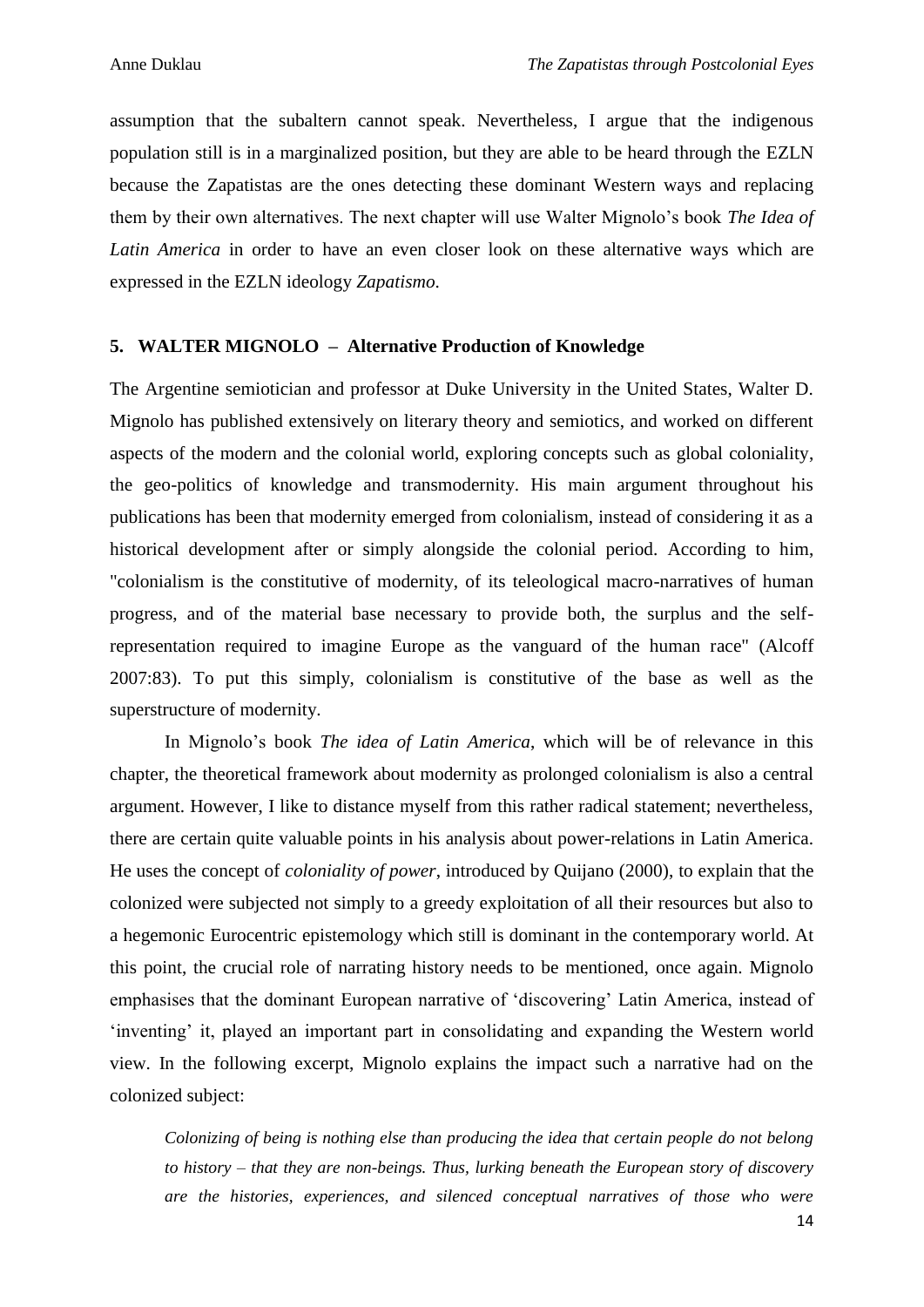*disqualified as human beings, as historical actors, and as capable of thinking and understanding. In the sixteenth and seventeenth centuries 'the wretched of the earth' (as Frantz Fanon labelled colonized beings) were Indians and African slaves.* (2005:4)

Accordingly, hidden beyond the dominant discourse of Western knowledge, there lies an alternative map of knowledge and understanding which is needed to be shown in order to break free from the *logic of coloniality*. Walter Mignolo describes this term as working through the four interwoven domains of human experience: "(1) the economic: appropriation of land, exploitation of labour, and control of finance; (2) the political: control of authority; (3) the civic: control of gender and sexuality; and (4) the epistemic and the subjective: control of knowledge and subjectivity" (2005:11). Mignolo acknowledges that these structures will undergo radical change:

*Now decolonization of knowledge and subjectivity, through the imagination of alternatives to capitalism and alternatives to the modern state and its reliance on military power, and through the creation of new ideologies other than the four mentioned [Marxism, Christianity, Liberalism, and Colonialism] is taking place.* (2005:85-86)

This brings us to the Zapatistas and their way of deconstructing the dominant Western discourses. The previous chapters have already demonstrated that the EZLN released a comprehensive economic critique on the dominant paradigm of world capitalism and their struggle against the forgetting of the continued existence of structures of racism in the construction of knowledge. Besides civic issues concerning racism, the EZLN addresses the unequal position of women which is expressed in a document known as the "Zapatista Revolutionary Women's Law", passed through community-based consultation in 1993 (Ragasa 2008). A comprehensive analysis of the specific gendered agenda of the Zapatista women from a postcolonial perspective can be found in Magalí Rasaga's essay "Remembering Fanon: Zapatista Women & the Labor of Disalienation" (2008). I will proceed with the political critique of the EZLN which can be found in their ideology, known as Zapatismo. As Walter Mignolo claims, the ideology of the Zapatista movement cannot be categorized into one of the four dominant ideologies, mentioned in the above citation (2005:143). Although, Zapatismo features certain characteristics of Marxism, it demonstrates a refusal to fit into the schemes of former revolutionary agendas. As such, it represents a break with traditional Leftist theory which is, for instance, demonstrated by the fact that the Zapatistas reject the theory of permanent revolution. Moreover, the EZLN ripped off their ties with the entirety of the Mexican political class, including the institutional Left embodied in the Partido de La Revolución (PRD) (Reyes and Kaufmann 2011:505). It is impossible to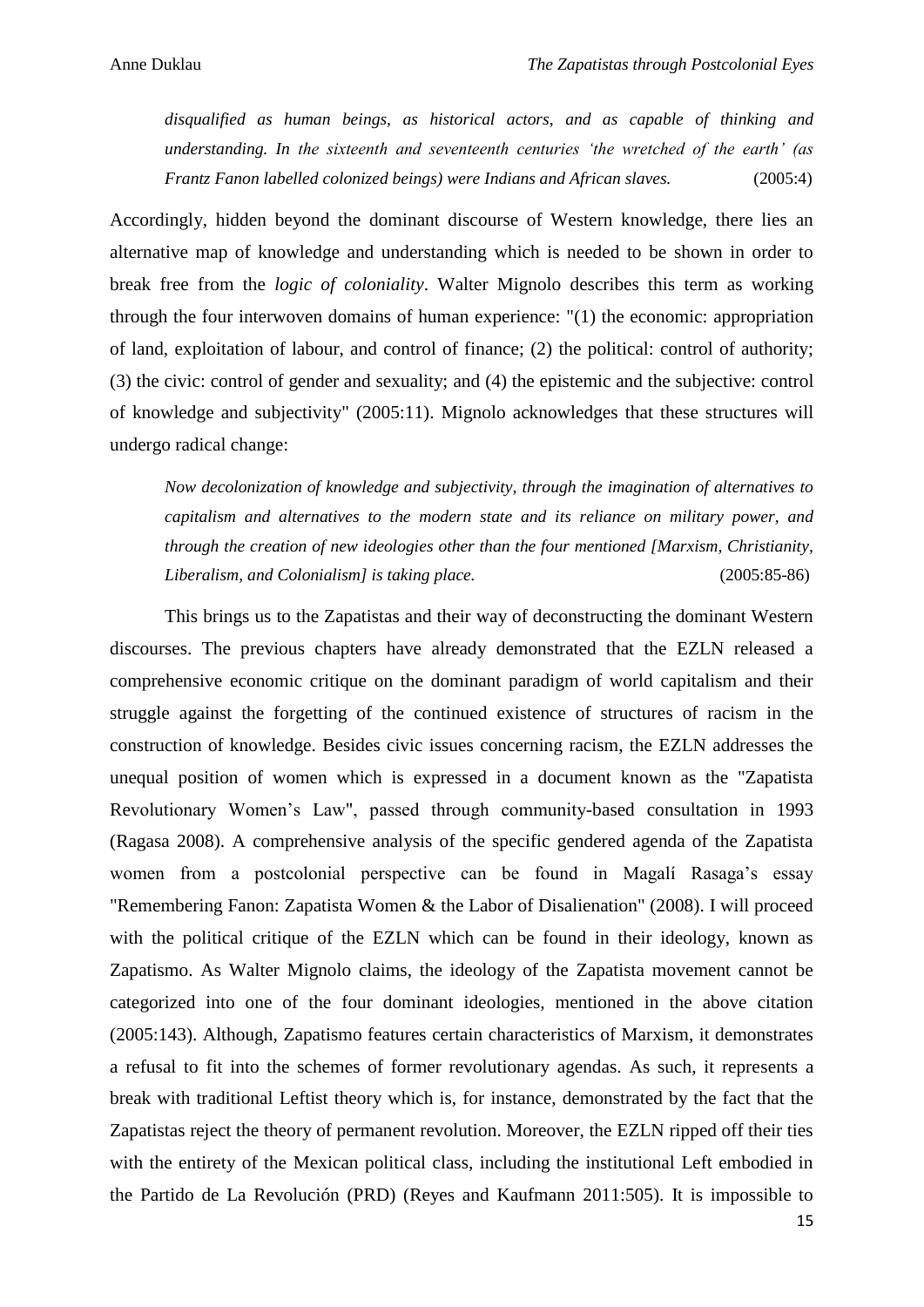situate Zapatismo, as Holloway and Peláez suggest, into any of the classical Trotskyist, social democratic or anarchist movements (1998:24). Therefore, the Zapatista ideology can be seen as a new way of operating in politics. As Subcomandante Marcos formulated it in an interview, 'we are not Marxist-Leninists, we are Zapatistas' (EZLN 1994:300). Daniel Egan also argued that the EZLN distances themselves from the very important goal of traditional revolutionary movements, the seizure of state power. He states that Zapatismo does not represent a struggle for power, but opposes it (2006:69). In February 1994, Subcomandante Marcos wrote: "What would triumph be? Seizing power? No, something even harder to win: a new world order." (*Shadows of Tender Fury* 1995:109) This illuminates the Zapatistas' intention to create a new, alternative discourse, instead of following in the footsteps of Western thought. Furthermore, Egan notes that in the past revolutionaries have believed to achieve social transformations through control of the state apparatus. Meanwhile, the Zapatistas are convinced that social transformation is accomplished by, and marked by, a free and democratic space for political struggle (2006:69). In a letter to several newspapers, Marcos defined this social space as follows:

*This democratic space will have three fundamental premises that are already historically inseparable: the democratic right of determining the dominant social project, the freedom to subscribe to one project or another, and the requirement that all projects must point the way to justice.* (*Shadows of Tender Fury* 1995:85)

In this space an active civil society can prosper which serves as a foundation for a truly democratic space, a position the state cannot claim or achieve.

These words already give an indication for an alternative form of democracy which the Zapatista refer to as *mandar-obedeciendo* [rule by obeying], their method for implementing autonomy. Through assembly that tendentiously disperses power (through a series of shared responsibilities, mutual obligations, and the accountability and revocability of delegates), rule by obeying draws on the community practice of self-organization. As such, the accumulation of power is prevented and in effect, "this power exceeds the options between the rule of the one (i.e. sovereignty) and no rule (i.e. anarchy) by posing the possibility of the permanence of the rule of all" (Reyes and Kaufmann 2011:516). In the communiqué from the CCRI-CG of the EZLN, Subcomandante Marcos explained this method as follows:

*It has always been our way that the will of the majority is in the hearts of the men and women who command. It was this majority will that determined the road that the leaders had to follow. If they strayed from this road, and didn't follow the word of the people, then the heart*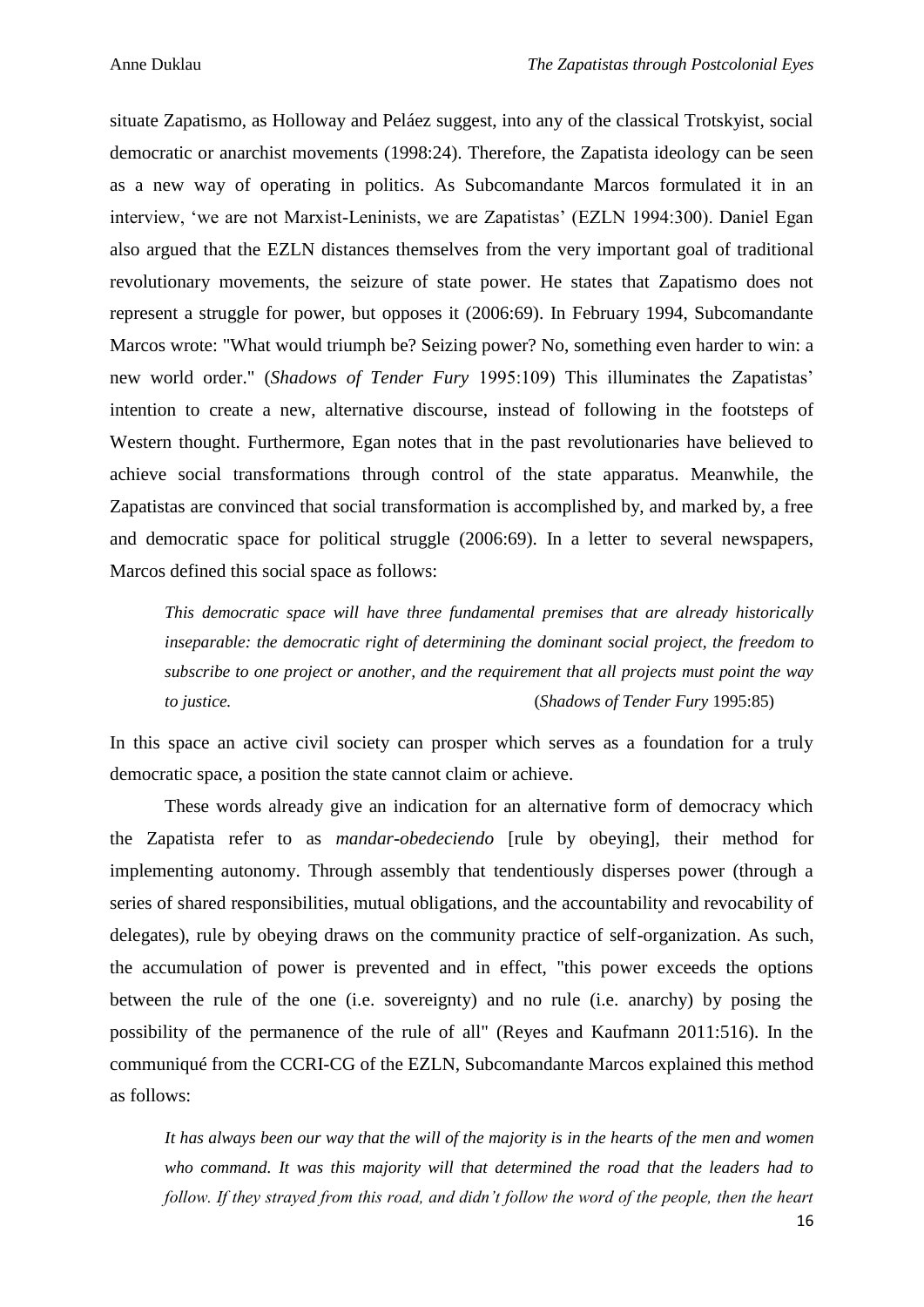*of command had to be replaced by another who would obey, That is how our force was born in the mountains; those who command, obey if they are true leaders, and those who obey, command through the common heart of true men and women. A far-away word names this form of government, and this word that names road we have travelled since the time before words is 'democracy'.* (*Shadows of Tender Fury* 1995:150)

According to conclusions of Reyes and Kaufman in their essay 'Sovereignty, Indigeneity, Territory: Zapatista Autonomy and the New Practices of Decolonization' (2011), the alternative definition of democracy, rule by obeying-strategy, and, simultaneously, their quest for autonomy can be identified as a strategy of decolonization, since Zapatismo is an innovated attempt to eliminate the colonial and paracolonial systems (2001:521).

Another very relevant thought within Zapatismo is the recognition by the EZLN that the emphasis on difference needs to be a prioritization. Subcomandante Marcos argues that the recognition of ethnical differences in politics is important in order to base political principles on tolerance and inclusion (Evans 2011:92). However, this point is very crucial regarding the deconstruction of all four domains within the logic of coloniality which becomes clear in the following citation of Marcos:

*We are 'other' and different [...] we are fighting in order to continue being 'other' and different. [...] And what we are – far from wanting to impose its being in the 'other' or different – seeks its own space, and, at the same time, a space of meeting [...]that is why Power has its armies and police, to force those who are 'other' and different to be the same and identical. But the 'other' and different are not looking for everyone to be like they are. [...]The 'everyone doing his own thing' is both an affirmation of difference, and it is a respect for other differences. [Thus]When we say we are fighting for respect for our different and ' other' selves, that includes fighting for respect for those who are also 'other' and different, who are not like ourselves.* (Egan 2011:93)

This emphasis on being different does imply abandoning the dominant Western idea that everyone is a part of the same paradigm, which classifies the world in developed and underdeveloped, civilized and uncivilized, democratic and undemocratic spaces. Moreover, the understanding of the other as the other denies the existence of a universal world view and acknowledges, instead, that different systems of knowledge can parallel.

The Zapatista movement created a new understanding of the term 'revolution', putting seizing of the state aside and using a new strategy for implementing bottom-up democracy. Furthermore, their new approach towards difference and otherness creates space for alternative discourse, in the first place. As Walter Mignolo puts it, the "Zapatistas' theoretical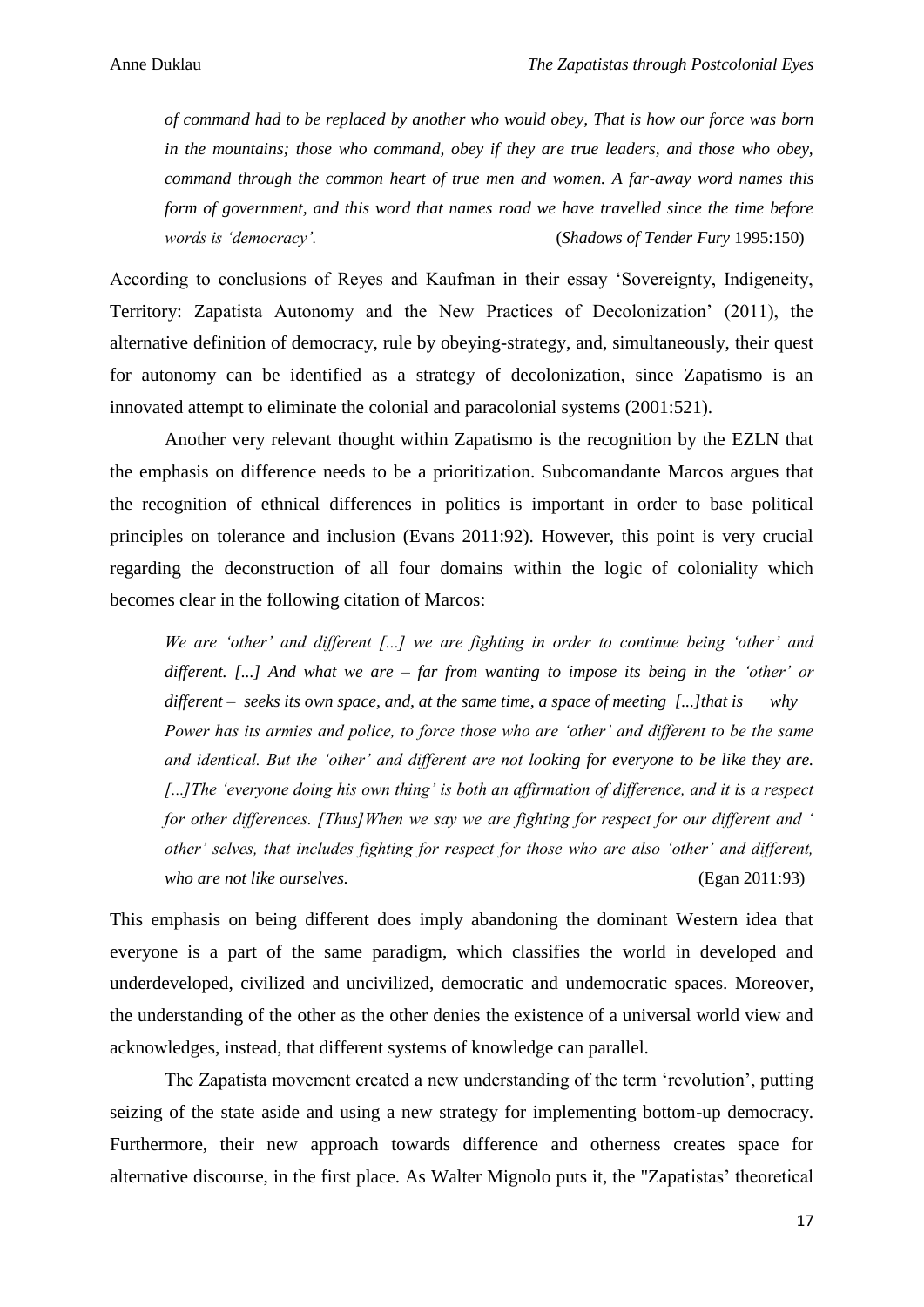revolution is building toward a future, towards an ideal of society not controlled by totalizing Western principles of knowledge and sovereignty of being" (2005:140).

#### **6. Conclusion**

By attempting to determine the significance a postcolonial approach could provide for interpreting the Zapatista movement, this thesis has illuminated certain important aspects through the application of several postcolonial theories. Applying Frantz Fanon's theory of racialization within colonialism on the Zapatista discourse has shown that there are many similarities between the colonial period and the situation the Mayans live in today. Even in contemporary Chiapas, racial structures remain connected to the economic inequalities created by the imperial nature of capitalism. Fanon as well as the Zapatista movement approach these inequalities in a similar way by, on the one hand, exposing them and on the other, emphasising the abandonment of an inferiority complex and accepting one's own culture. In a nutshell, both are trying to make the voices of the marginalized be heard. The manner in which the EZLN is able to speak on behalf of the Mayan population was approached through ideas of Gayatri Spivak. In her famous essay 'Can the subaltern speak?', Spivak creates awareness about the fact that speaking one's own voice is a very powerful form of resistance and self-affirmation. However, it is important to recognize that who is to hear this speech and how this could be understood by others depends on whether there is a shared meaning or discourse. To be more precise, Spivak argues that the West is incapable of understanding the subaltern because it relates anything to its own discourse. At this juncture, further research could address the question to what extend Marcos, as a mestizo, is really capable of representing the Mayans intentions with accuracy. Nevertheless, I argue that the EZLN succeeds to a certain degree to create space for the Mayans to speak by breaking free from the hegemonic discourse of Western thought. In what way this could have been accomplished was illustrated by the theories of Mignolo and a comprehensive examination of the Zapatista movement. The analysis demonstrated that the EZLN has developed an alternative definition of democracy which favours a bottom up-approach in which the civil society governs through rule-by-obeying. At this point, further research in the autonomous zones controlled by the EZLN could provide insights about the applicability of such an approach to democracy.

Examining the ideas of the Zapatista movement through a postcolonial lens offers a very fruitful notion in which to understand and appreciate the contribution the EZLN has made in deconstructing the seemingly universalistic nature of approaches as capitalism and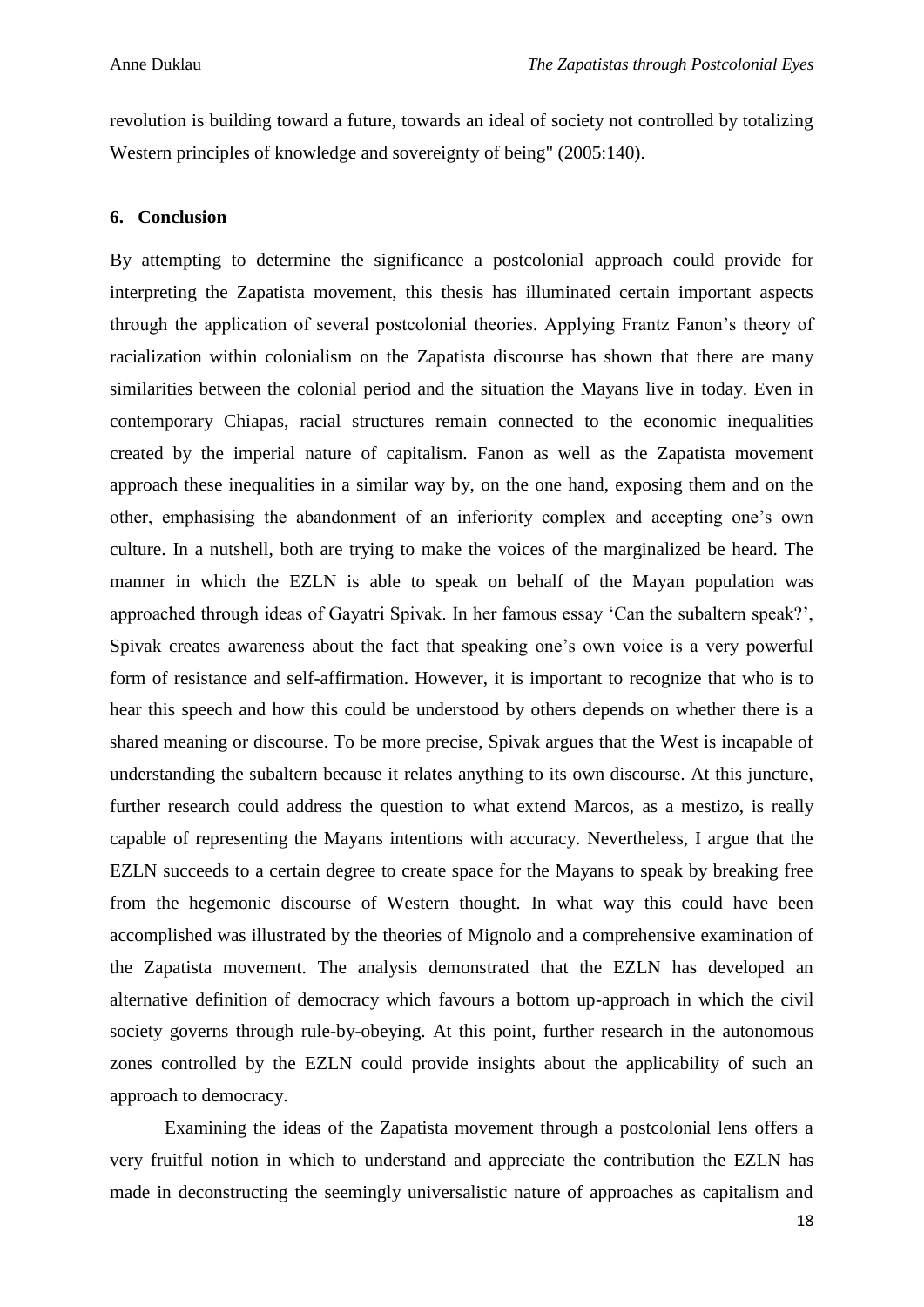democracy. This is done by demonstrating that there are alternative ways to this dominant Western knowledge system. Speaking in more general terms, the ideas of the Zapatistas can serve as a model for other oppressed groups, since they create awareness about the social, economic and political oppressive structures, originating from the colonial period, which are maintaining the marginalization of the oppressed in the first place. Breaking free from the internalized inferiority complex and taking pride in one's own identity, as the Zapatistas have demonstrated, creates a crucial starting point for other marginalized groups to draw their own map of knowledge and understanding.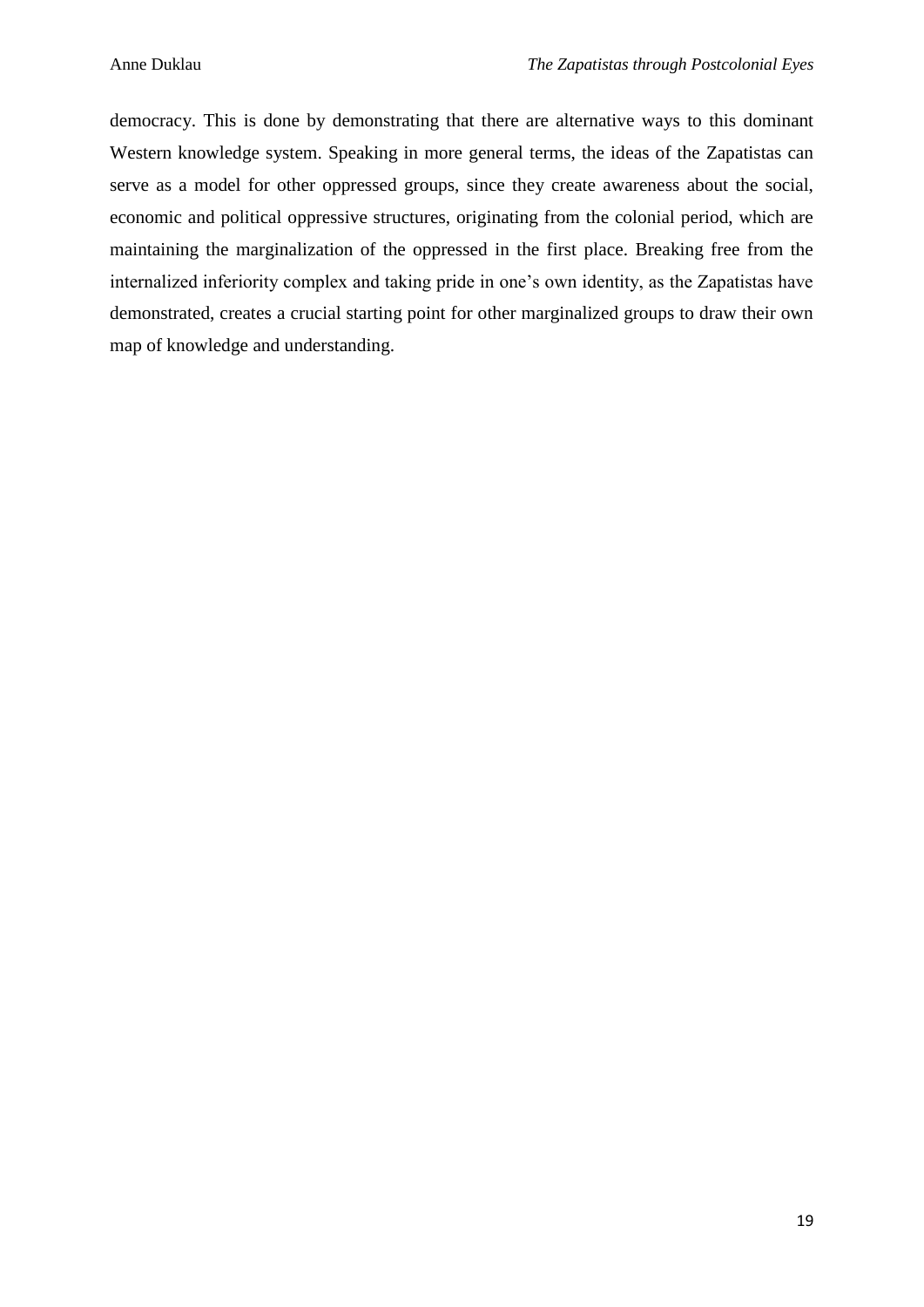#### **REFERENCES**

- Alcoff, Linda M. 2007. "Mignolo's Epistemology of Coloniality". *The New Centennial Review*. 7:79-101. Accessed June 6, 2012. doi: 10.1353/ncr.0.0008
- Benjamin, Thomas. 2000. "A Time of Reconquest: History, the Maya Revival, and the Zapatista Rebellion in Chiapas". *American Historical Review*. 105: 417- 450. Accessed June 6, 2012.

doi: 10.1177/1750698010382174

- Blauner, Robert. 1972. *Racial oppression in America*. New York: Harper & Row.
- EZLN. 1994. *¡Zapatistas! Documents of the New Mexican Revolution*. New York: Autonomedia. Accessed May 25, 2012.

http://lanic.utexas.edu/project/Zapatistas/

- Egan, Daniel. 2006a. "Rethinking the Zapatistas: Frantz Fanon and the Resistance to Neoliberalism". *Humanity and Society*. 30:68-83.
- \_\_\_\_\_. 2006b. "Frantz Fanon and the Construction of the Colonial Subject: Defining 'The Enemy' in the Iraq War". *Socialism and Democracy*. 21. Accessed June 6, 2012. doi:10.1080/08854300701599858
- Evans, Brad: 2009. "Revolution without Violence". *Peace Review: A Journal of Social Justice.* 21:85-94. Accessed May 27, 2012.

doi: 10.1080/10402650802690110.

- Fanon, Frantz. 1967. *Black Skin, White Masks.* London: Pluto.
- \_\_\_\_\_. 1968. *The Wretched of the Earth*. New York: Groove Press.
- Gilbreth, Otero. 2001. "Democratization in Mexico: The Zapatista Uprising and Civil Society". *Latin American Perspectives*. 28: 7-29.
- Holloway, John. 2002. "Zapatismo and the Social Science". *Capital and Class*. 78 (Autumn): 153-160. Accessed June 9, 2012.

doi: 10.1177/030981680207800107

- \_\_\_\_\_ and Eloína Peláez. 1998. *Zapatista! Reinventing Revolution in Mexico*. Sterling: Pluto Press.
- Kane, Nazneen. 2007. "Frantz Fanon's *Theory of Racialization*: Implications for Globalization". *Human Architecture: Journal of the Sociology of Self-Knowledge*. 5(Summer):353-362. Accessed on June 6, 2012.

http://scholarworks.umb.edu/humanarchitecture/vol5/iss3/32/